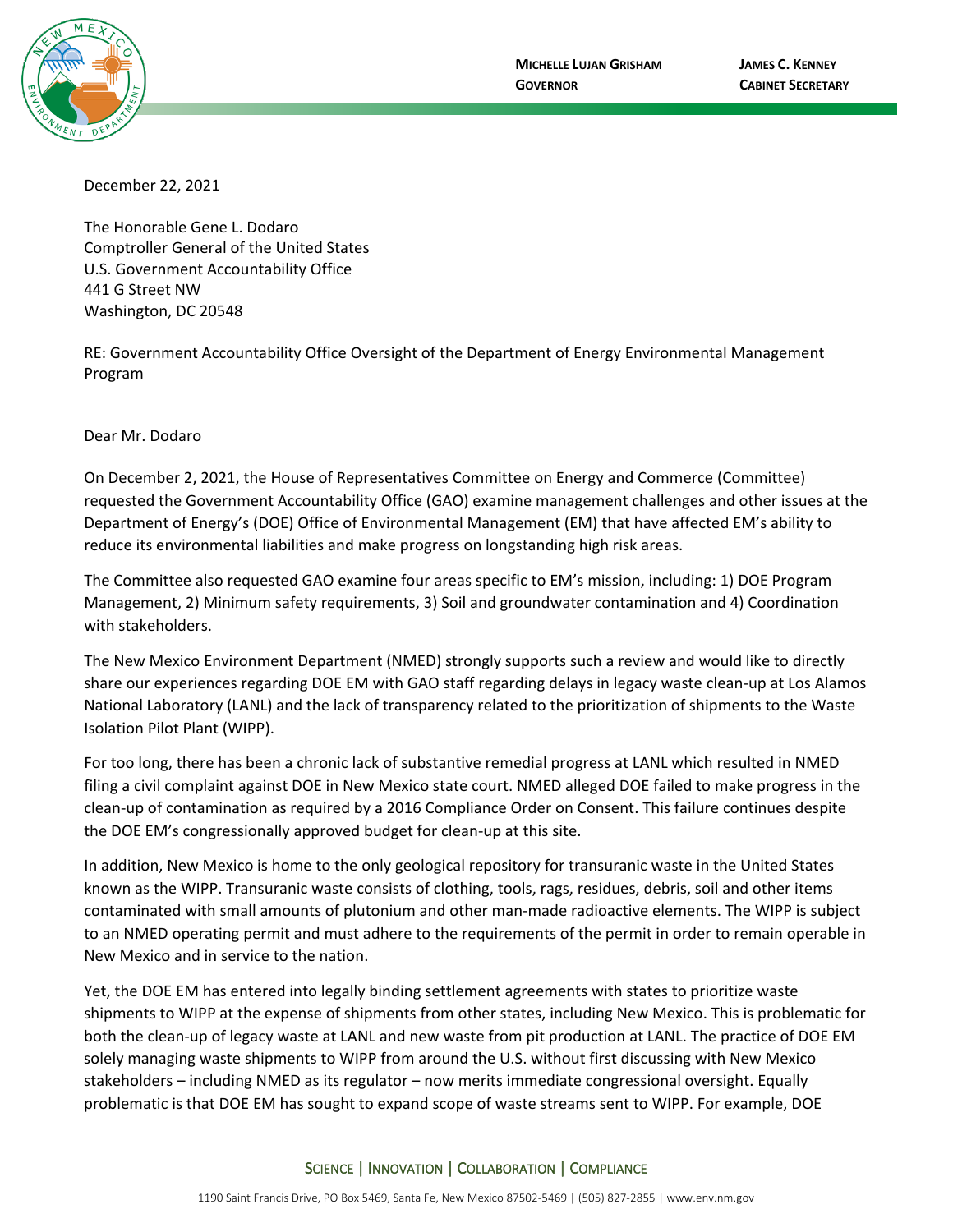December 22, 2021 Page 2 of 2

revised its interpretation of the definition of "high level waste" and developed a "dilute and dispose" program to ship surplus plutonium from South Carolina to WIPP in a potential manipulation of NMED's waste acceptance criteria as found in its state operating permit. In another example, DOE EM expressed interest in sending Americium-241 to WIPP which is currently not allowed under the federal Land Withdrawal Act. Finally, a recent trade press article regarding a nuclear waste treatment plant in Idaho, DOE suggested that the possibility of reclassifying a high-level liquid waste stream as a solid waste simply to meet WIPP permit requirements.

On behalf of the State of New Mexico, including its tribal communities, which has born an increased risk to public health and the environment; I welcome and encourage GAO's oversight of DOE's EM program. My agency stands ready to assist GAO in support of the Committee's desire to assure DOE EM reduces environmental liabilities and makes progress on longstanding high risk areas.

To the extent you are interested in beginning such a dialogue, you may reach out to Chris Catechis, Acting Director of the Resource Protection Division, at (505) 469-6521 or [chris.catechis@state.nm.us,](mailto:chris.catechis@state.nm.us) or myself at (505) 470-6161 or [james.kenney@state.nm.us.](mailto:james.kenney@state.nm.us)

Sincerely,

Digitally signed by James Kenney Date: 2021.12.22 13:12:37 -07'00'

James C. Kenney Cabinet Secretary

Enclosure

Cc: Bruce Baizel, General Counsel, NMED, Bruce.Baizel@state.nm.us

Chris Catechis, Acting Director, Resource Protection Division, NMED, chris.catechis@state.nm.us

Courtney Kerster, Senior Advisor, Office of Governor Michelle Lujan Grisham, Courtney.Kerster@state.nm.us

Cathy McMorris Rodgers, Ranking Member, Committee on Energy and Commerce, U.S. House of Representatives

Frank Pallone, Jr. Chairman, Committee on Energy and Commerce, U.S. House of Representatives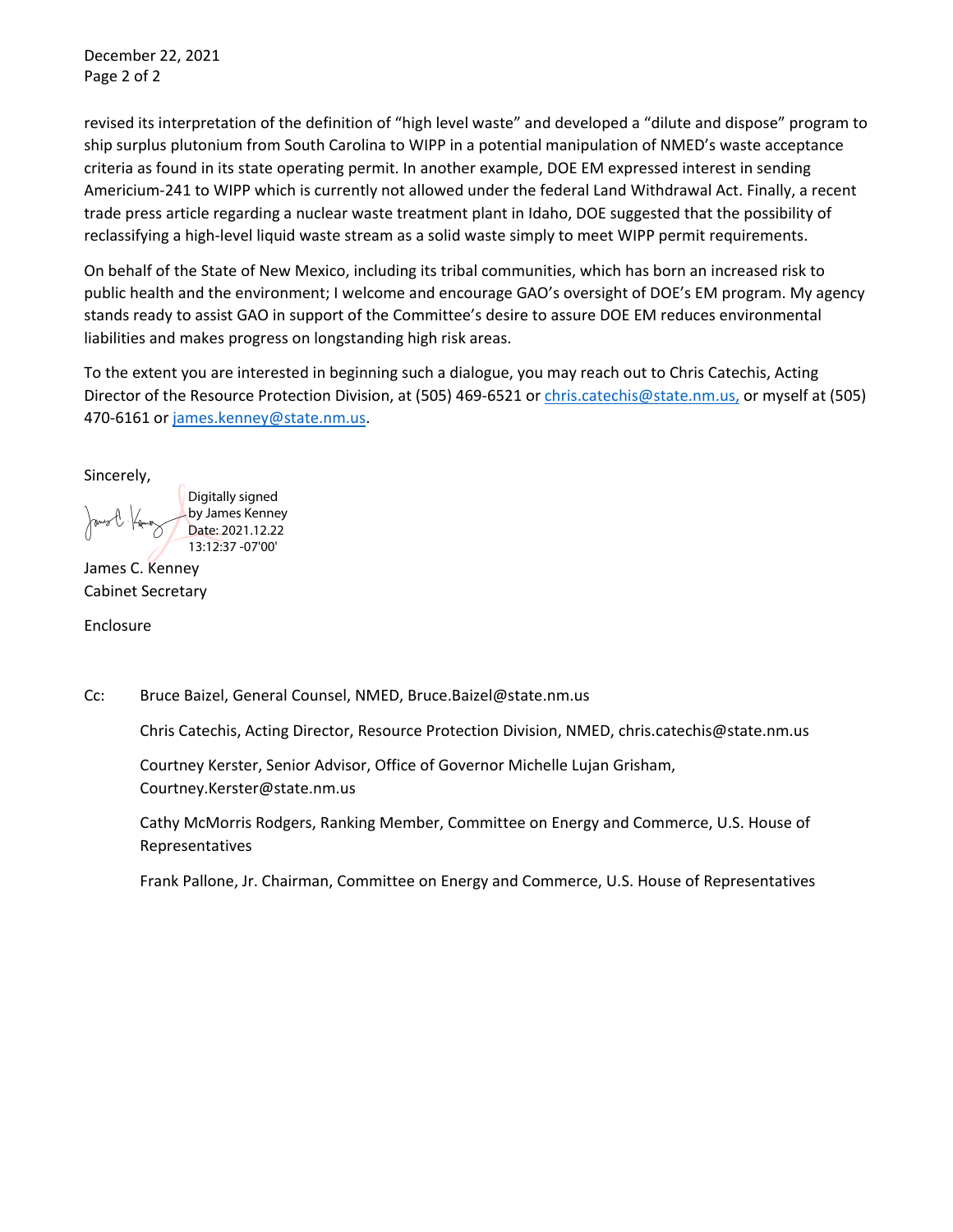ONE HUNDRED SEVENTEENTH CONGRESS

## Congress of the United States

## House of Representatives

COMMITTEE ON ENERGY AND COMMERCE 2125 RAYBURN HOUSE OFFICE BUILDING WASHINGTON, DC 20515-6115

> Majority (202) 225-2927 Minority (202) 225-3641

December 2, 2021

The Honorable Gene L. Dodaro Comptroller General of the United States U.S. Government Accountability Office 441 G Street NW Washington, DC 20548

Dear Mr. Dodaro,

We are writing today to request that the Government Accountability Office (GAO) examine management challenges and other issues at the Department of Energy's (DOE) Office of Environmental Management (EM) that have affected EM's ability to reduce its environmental liabilities.

EM is responsible for the environmental cleanup of sites across the country affected by decades of nuclear energy research and nuclear weapons production. GAO first added the U.S. government's environmental liabilities to its High Risk List in 2017, where it remains to this day. DOE is responsible for \$5[1](#page-2-0)2 billion, or about 85 percent, of those liabilities.<sup>1</sup> Despite being on its High Risk list, GAO has determined that EM has not demonstrated progress in addressing its environmental liabilities.<sup>[2](#page-2-1)</sup> GAO also found in June that although EM's environmental liability continues to grow, opportunities may exist to reduce future costs.[3](#page-2-2)

In an effort to assist us with our oversight of EM's cleanup efforts, the Committee would like GAO to examine the major management challenges at EM that affect its ability to reduce its environmental liabilities and make progress on longstanding high risk areas. The Committee also requests GAO to undertake a series of reviews focused on areas critical to EM's mission,

<span id="page-2-0"></span><sup>1</sup> Department of Energy, *Fiscal Year 2020 Agency Financial Report* (Nov. 16, 2020) [\(DOE/CF-0170\)](https://www.energy.gov/cfo/downloads/fy-2020-doe-agency-financial-report).

<span id="page-2-1"></span><sup>2</sup> Government Accountability Office, *High-Risk Series: Dedicated Leadership Needed to Address Limited Progress in Most High-Risk Areas* (Mar. 2, 2021) [\(GAO-21-119SP\)](https://www.gao.gov/products/gao-21-119sp).

<span id="page-2-2"></span><sup>3</sup> Government Accountability Office, *Department of Energy: Environmental Liability Continues to Grow, but Opportunities May Exist to Reduce Costs and Risks* (June 8, 2021) [\(GAO-21-585R\)](https://www.gao.gov/products/gao-21-585r).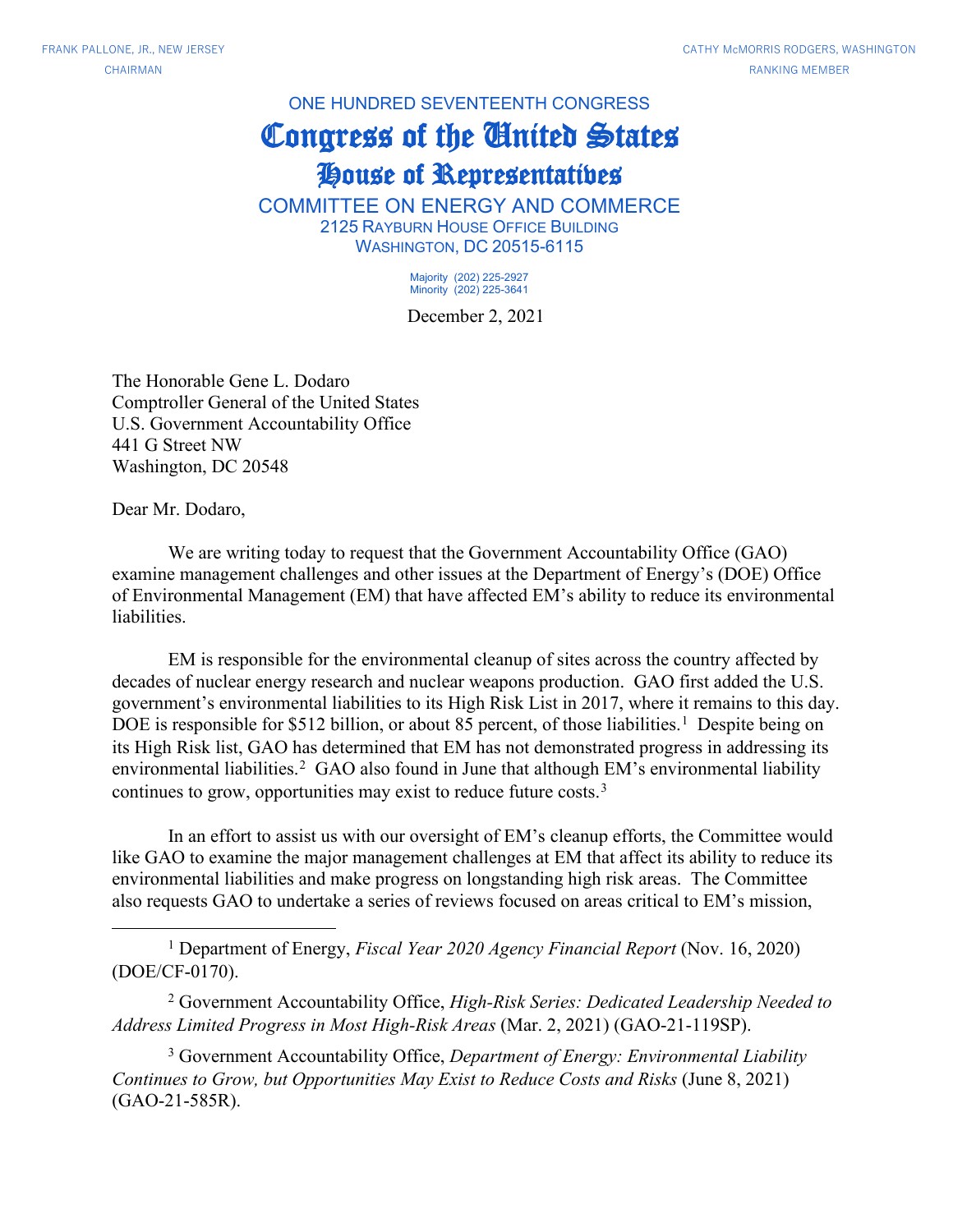The Honorable Gene L. Dodaro December 2, 2021 Page 2

including DOE program management, minimum safety requirement costs, soil and ground remediation, and coordination with stakeholders. Specifically, the Committee requests the following from within these four areas:

- **1. DOE program management.** In November 2020, EM issued a Program Management Protocol intended to establish requirements for planning, budgeting, execution, and evaluation. As a first priority, the Committee requests GAO review EM's implementation of this protocol, including the extent to which it addresses gaps in program management leading practices that GAO previously identified in DOE's 2017 Cleanup Policy and the extent to which EM has the federal staff capacity to implement the protocol.[4](#page-3-0)
- **2. Minimum safety requirement costs.** In February 2019, GAO reported that recurring activities necessary to maintain EM's sites—such as physical security, health and radiation protection and services, or critical facility and infrastructure maintenance— made up at least \$2.7 billion, or 42 percent, of EM's fiscal year 2018 budget.<sup>[5](#page-3-1)</sup> These recurring activities are known as "minimum safety work."[6](#page-3-2) GAO noted that a former Assistant Secretary for EM stated in 2018 that EM could realize significant cost savings by reducing such minimum safety work and that much of DOE's environmental liability consists of managing this work.[7](#page-3-3) Given the proportion of minimum safety work costs on EM's budget, the Committee requests GAO review opportunities to better manage this category of costs, while ensuring the safety of workers at its sites.
- **3. Soil and groundwater remediation.** A key aspect of EM's mission is remediating soil and groundwater contamination, which costs billions of dollars. Further, many of these remediation efforts will continue decades after site closure. The Committee requests GAO review EM's efforts to remediate soil and groundwater contamination, including how requirements vary across sites and any ongoing challenges EM faces in its remediation efforts.
- **4. Coordination with stakeholders.** EM's cleanup efforts often involve coordinating with stakeholders, including state regulators, local communities, tribal governments, and sitespecific advisory boards. The Committee requests GAO review EM's efforts to involve stakeholders, including the extent to which EM's efforts align with best practices.

<span id="page-3-2"></span><span id="page-3-1"></span><span id="page-3-0"></span><sup>4</sup> Government Accountability Office, *Nuclear Waste Cleanup: DOE Could Improve Program and Project Management by Better Classifying Work and Following Leading Practices* (Feb. 19, 2019) (GAO-19-223).

<sup>5</sup> *Id.*

<span id="page-3-3"></span><sup>6</sup> *See* note 4.